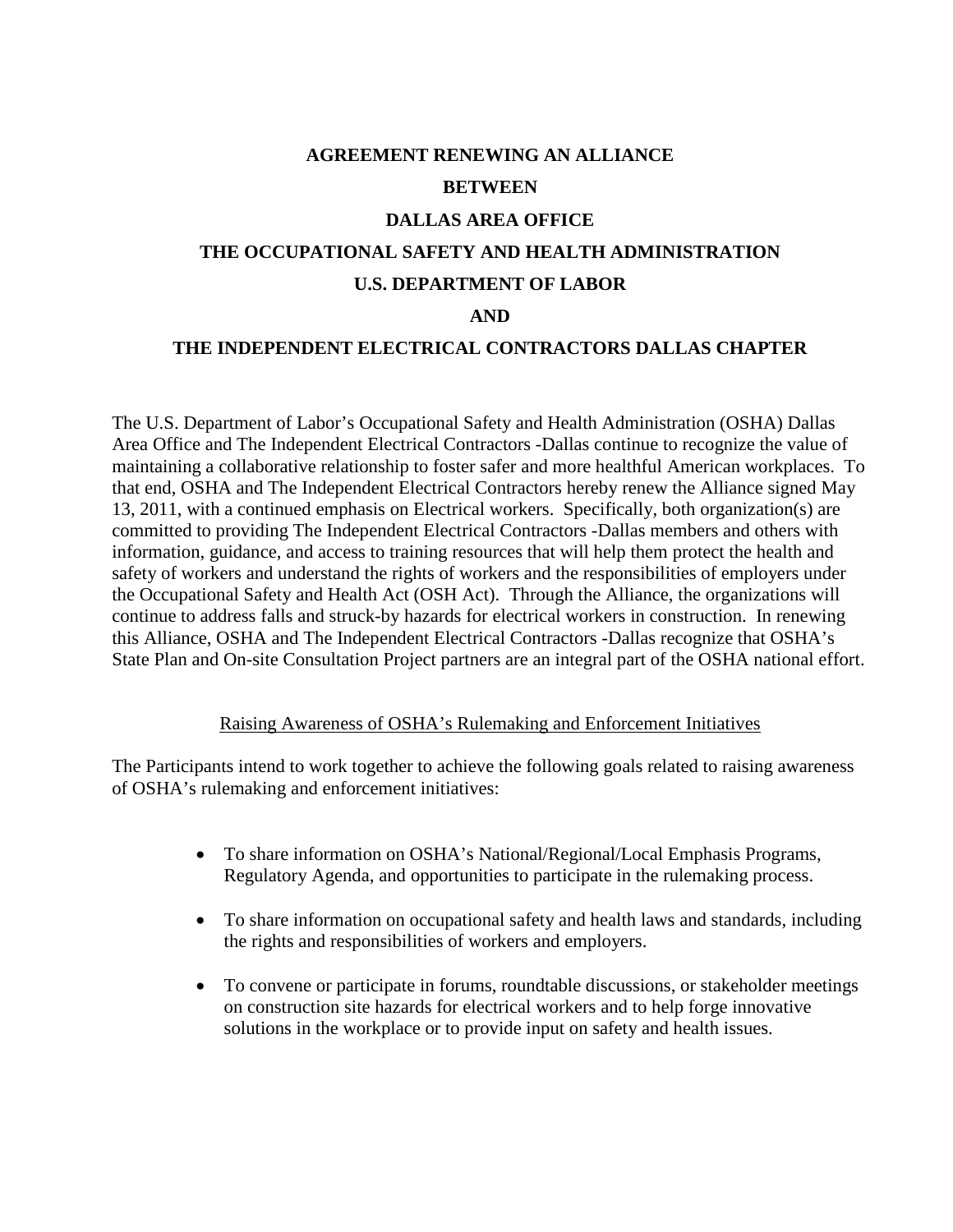## Training and Education

The Participants intend to work together to achieve the following training and education goals:

- To develop effective training and education programs for electrical workers regarding falls, struck-by, caught in-between, and electrical hazards at construction sites, and to communicate such information to constituent employers and workers.
- To develop effective training and education programs for electrical contractors and workers to promote understanding of workers' rights, including the use of the OSHA complaint process, and the responsibilities of employers and to communicate such information to workers and employers.
- To deliver or arrange for the delivery of 10-hour Construction Safety courses.

# Outreach and Communication

The Participants intend to work together to achieve the following outreach and communication goals:

- To develop information on the recognition and prevention of workplace hazards, and to develop ways of communicating such information (e.g., print and electronic media, electronic assistance tools, and OSHA's and the Independent Electrical Contractors - Dallas Web sites) to employers and workers in the industry.
- To speak, exhibit, or appear at OSHA's or The Independent Electrical Contractors-Dallas conferences, local meetings, or other outreach events.
- To share information among OSHA personnel and industry safety and health professionals regarding The Independent Electrical Contractors -Dallas good practices or effective approaches through training programs, workshops, seminars, and lectures (or any other applicable forum) developed by the participants.
- To work with other Alliance participants on specific issues and projects on electrical work at construction sites that are addressed and developed through the Alliance Program.
- To develop and disseminate case studies on injury/illness rates for electrical workers and publicize their results.

OSHA's Alliances provide parties an opportunity to participate in a voluntary cooperative relationship with OSHA for purposes such as raising awareness of OSHA's rulemaking and enforcement initiatives, training and education, and outreach and communication. These Alliances have proved to be valuable tools for both OSHA and its Alliance participants. By entering into an